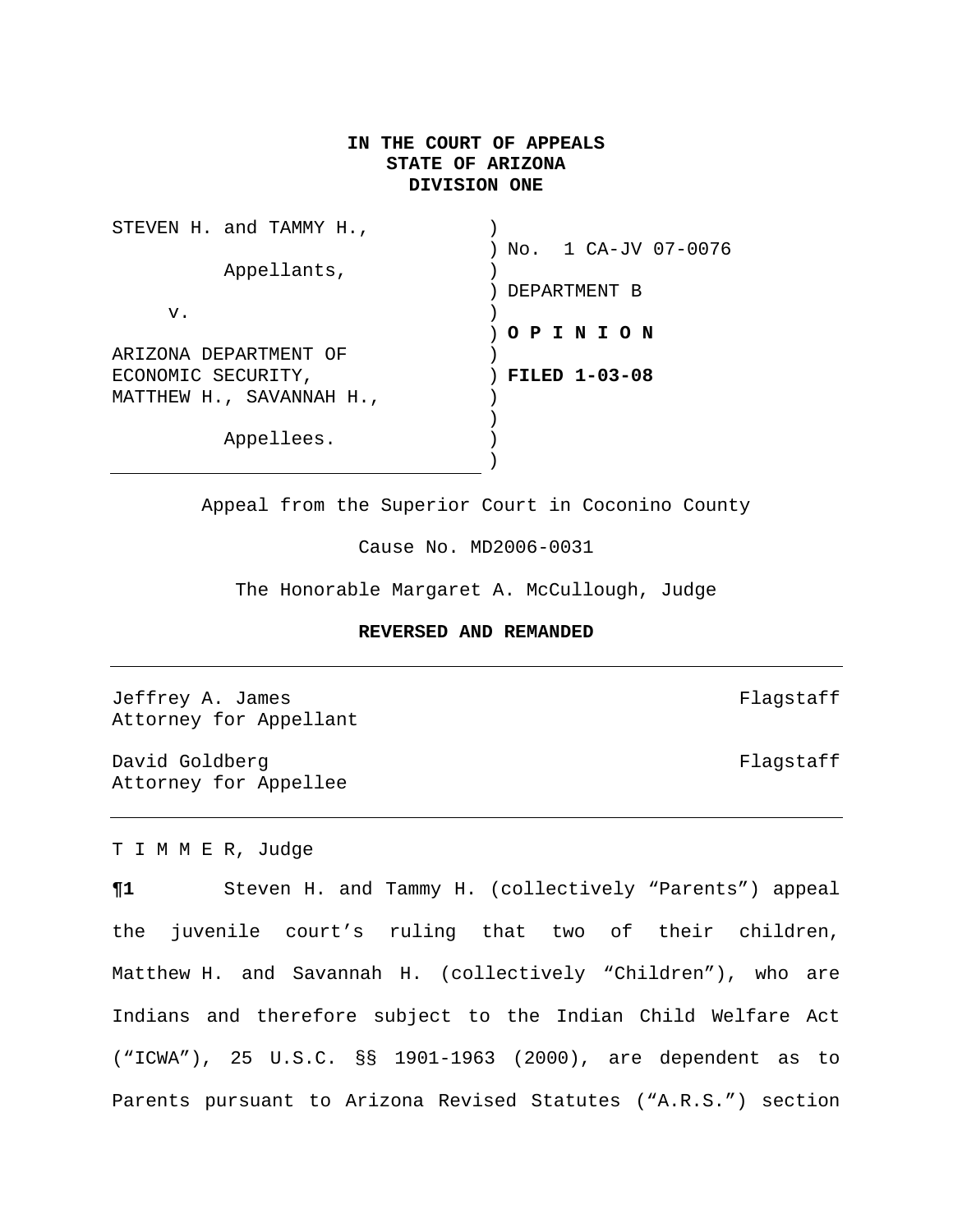8-201(13)(a) (2007). Among other things, Parents argue the court erred because a qualified expert did not opine that Parents' continued custody of Children would likely result in serious emotional or physical damage to either child. For the following reasons, we agree and therefore reverse and remand for additional proceedings.

# **BACKGROUND[1](#page-1-0)**

**¶2** Seventeen-year-old Matthew and fifteen-year-old Savannah are the biological children of Tammy H. and the adopted children of Steven H. Children are the oldest of eight siblings. Unfortunately, Children have experienced troubles during their young lives, and Child Protective Services has interacted with the family for years over issues of Parents' physical discipline. Moreover, in recent years, the juvenile court has declared Children delinquent for their commission of various offenses.

**¶3** In July 2006, the guardian ad litem ("GAL") for Children filed a petition asking the juvenile court to find Savannah dependent as to Parents. The GAL alleged Savannah was dependent pursuant to  $A.R.S. \$  §  $8-201(13)(a)(i)$  because she was in need of proper and effective parental care and control and

i

<span id="page-1-0"></span> $^1$  We view the evidence in the light most favorable to sustaining the juvenile court's decision. *Lashonda M. v. Ariz. Dep't of Econ. Sec.*, 210 Ariz. 77, 82, ¶ 13, 107 P.3d 923, 928 (App. 2005).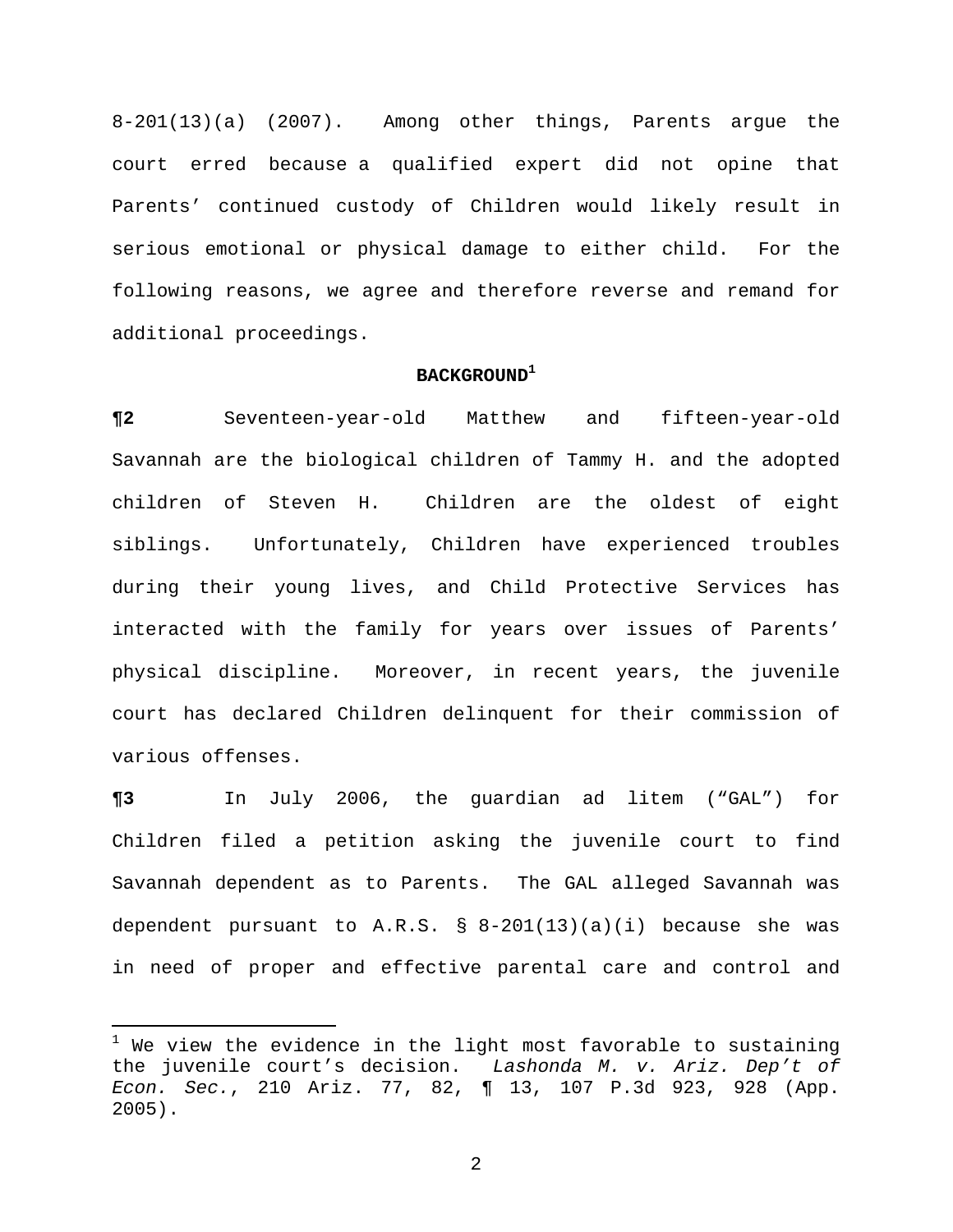Parents were not willing and capable of exercising such care and control. One month later, the GAL filed a supplemental dependency petition asking the court to declare Matthew dependent for the same reasons. At the time of the dependency petitions and eventual disposition, Children were in out-of-home placements due to their delinquent acts.

**¶4** The juvenile court conducted a multiple-day hearing in late 2006 and early 2007. Somewhat unusually, the GAL was the only party in the proceedings who advocated for the dependency petition. The Arizona Department of Economic Security ("ADES") argued that although the evidence showed that the family may need services, the GAL had failed to prove that Children were dependent. Children testified and expressed desires to return home to Parents. They further stated they had either fabricated prior allegations about Parents or exaggerated them. Counsel for Children appeared and urged the court to deny the dependency petitions. Tammy also testified, outlined efforts made to get help for Children's behaviors, and expressed a desire to continue parenting Children. Conversely, the GAL introduced exhibits and lay and expert testimony to support his request for dependency orders.

**¶5** In April 2007, the juvenile court ruled that Children were dependent as to Parents. Specifically, the court found that Parents had emotionally abused Children, had physically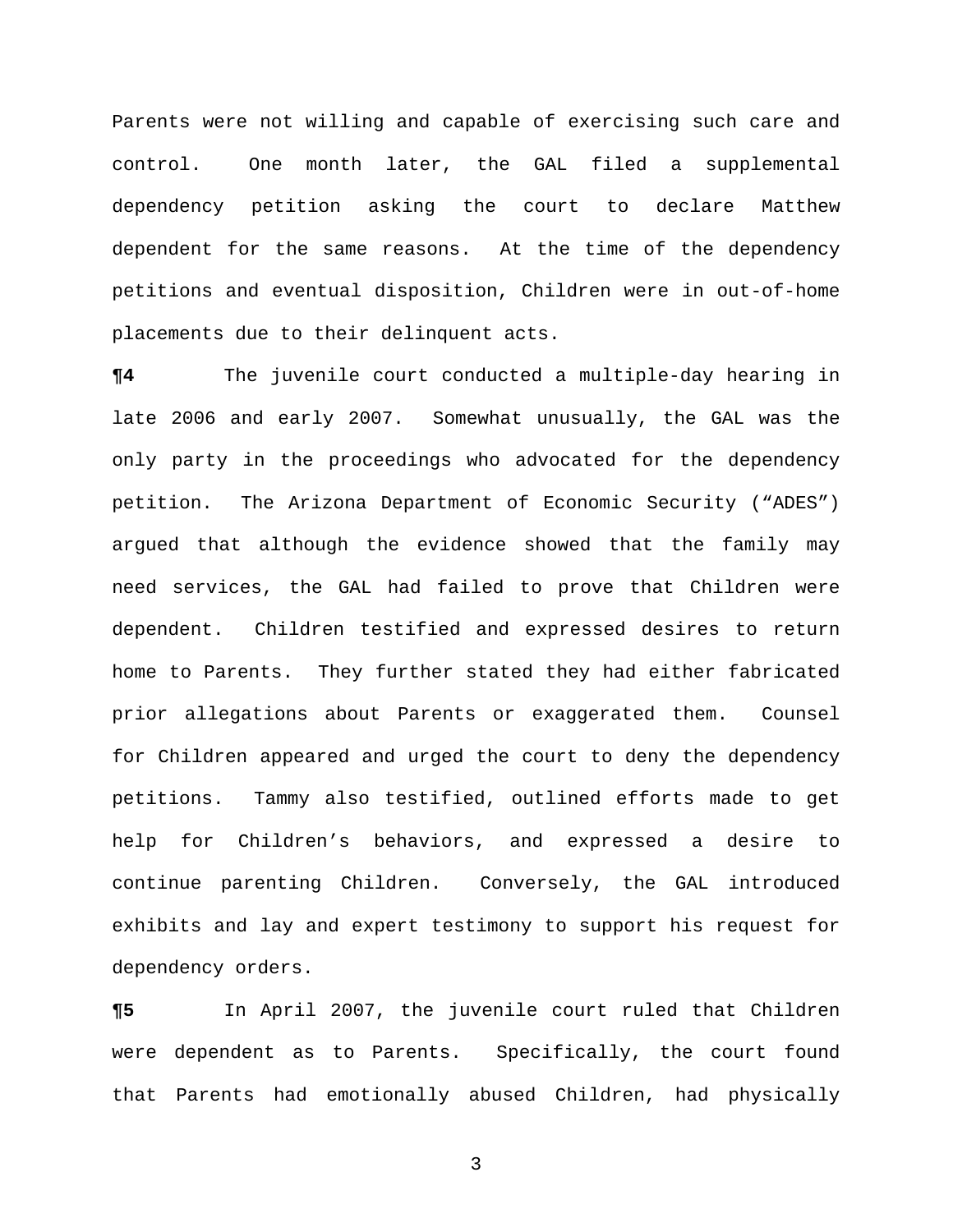abused Savannah, and that Children had "serious emotional and behavioral issues." The court further found that Parents had failed to provide adequate control of Children, and that "continued custody of the children . . . is likely to result in serious emotional or physical damage to the children." This timely appeal followed. $^2$  $^2$ 

### **DISCUSSION**

**¶6** To find Children dependent under A.R.S. § 8-201(13)(a)(i), as alleged by the GAL, the juvenile court was required to find, in relevant part, that Children were "[i]n need of proper and effective parental care and control . . . [and have] no parent or guardian willing to exercise or capable of exercising such care and control." Additionally, because Children are Indians, the court was required to ensure compliance with ICWA.<sup>[3](#page-3-1)</sup> Among other things, ICWA requires the following:

 $\overline{\phantom{0}}$ 

<span id="page-3-0"></span> $2$  ADES did not file an answering brief on appeal, advising this court that "[i]n the proceedings below, the Department did not believe that there was sufficient evidence to support the dependency petition," although ADES did not join in Parents' appeal.

<span id="page-3-1"></span><sup>&</sup>lt;sup>3</sup> Congress enacted ICWA "in response to 'an alarmingly high percentage of Indian families . . . broken up by the removal . . . of their children' and placed in non-Indian homes." *Rachelle S. v. Ariz. Dep't of Econ. Sec.*, 191 Ariz. 518, 519-20, ¶ 10, 958 P.2d 459, 460-61 (App. 1998), quoting 25 U.S.C. § 1901(4). Consequently, ICWA provides standards for state-court dependency and termination proceedings involving Indian children. *Id*. at 520, 958 P.2d at 461.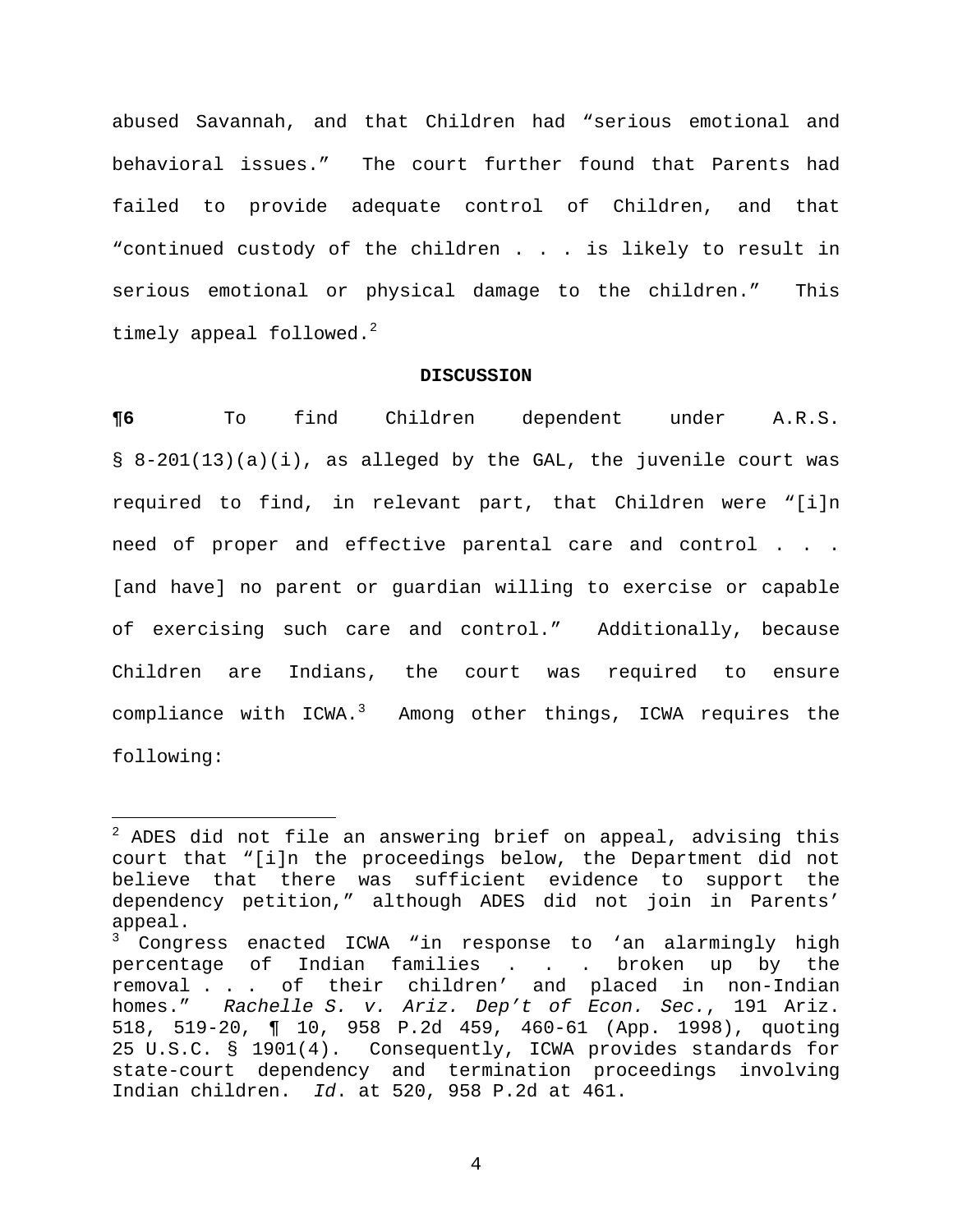No foster care placement may be ordered in such proceeding in the absence of a determination, supported by clear and convincing evidence, *including testimony of qualified expert witnesses*, that the continued custody of the child by the parent or Indian custodian is likely to result in serious emotional or physical damage to the child.

25 U.S.C. § 1912(e) (emphasis added); *see also* Ariz. R.P. Juv. Ct. ("Rule")  $55(C).$ <sup>[4](#page-4-0)</sup>

**¶7** Parents argue the juvenile court erred by ruling Children dependent because no expert witness testified that Parents' continued custody of Children would likely result in serious emotional or physical damage, as required by 25 U.S.C. §  $1912(e)$  and Rule 55(C). The GAL does not contend that any expert witness offered such testimony. He responds, however, that § 1912(e) does not require such an explicitly prospective expert opinion. Rather, § 1912(e) is satisfied by evidence establishing a direct causal link between the emotional damage suffered by Children as a result of Parents' abuse or failures to prevent abuse together with several experts' recommendations

i

<span id="page-4-0"></span> $4$  Rule 55 provides, in relevant part, as follows:

**C. Burden of Proof.** The petitioner must prove the allegations in the petition by a preponderance of the evidence or, in the case of an Indian child, by clear and convincing evidence. In addition, if the child is an Indian child, the petitioner must prove, by clear and convincing evidence, including testimony from a qualified expert witness, that continued custody of the child by the parent or Indian custodian is likely to result in serious emotional or physical damage to the child.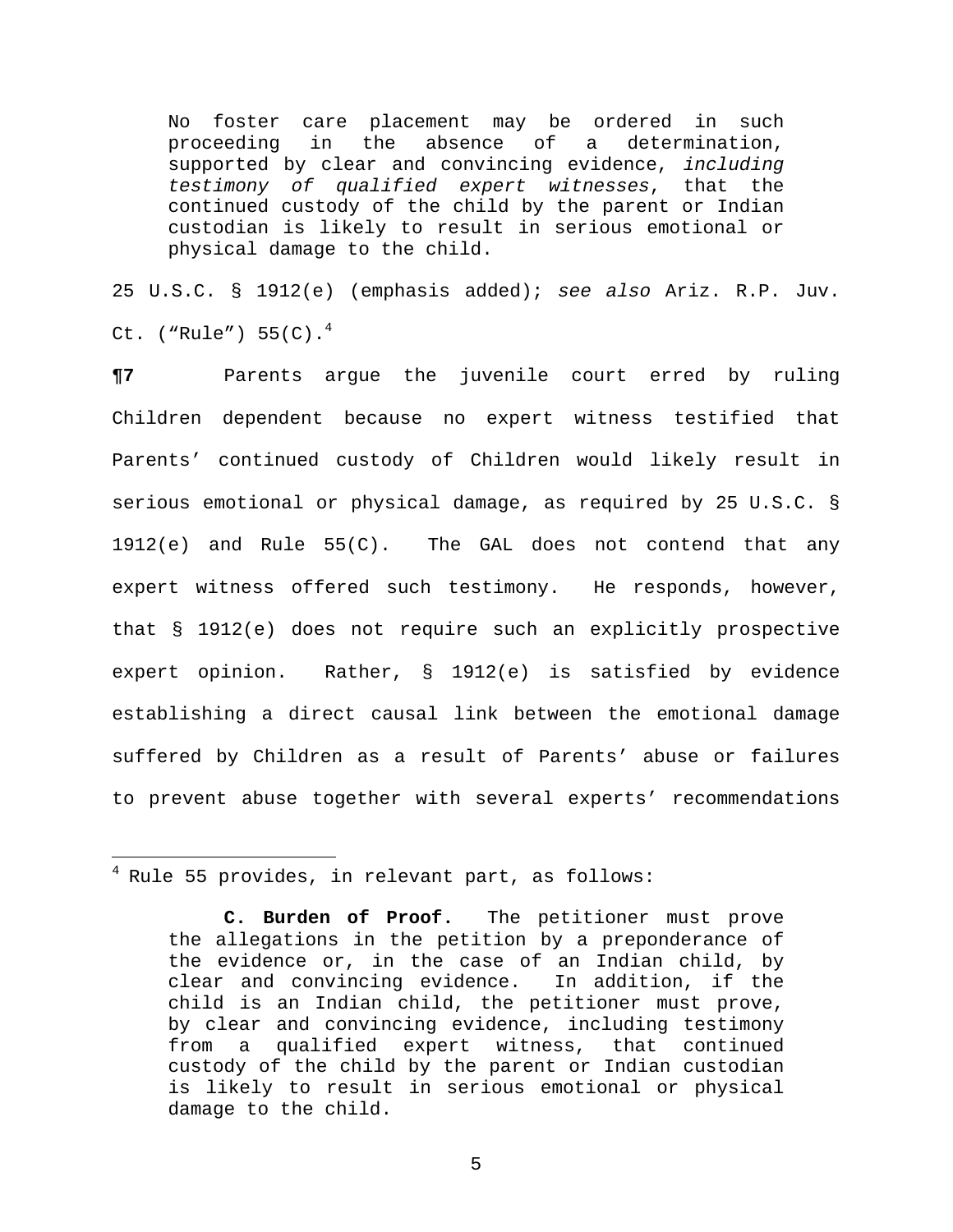that neither child be returned to Parents without services and intervention. The issue we must initially resolve, therefore, is whether § 1912(e) requires expert testimony opining on future conditions or whether the court can make the necessary finding relying on expert opinions concerning past and current conditions. We review issues of statutory interpretation de novo as an issue of law. *Stapert v. Ariz. Bd. of Psychologist Exam'rs*, 210 Ariz. 177, 179, ¶ 7, 108 P.3d 956, 958 (App. 2005). **¶8** We interpret § 1912(e) to effectuate Congress's intent. *Mago v. Mercedes-Benz, U.S.A., Inc.*, 213 Ariz. 404, 408, ¶ 15, 142 P.3d 712, 716 (App. 2006). To accomplish this

task, we first examine the language of the statute and will ascribe plain meaning to its terms. *Id*. If necessary, we consider secondary principles of statutory interpretation to discern Congress's intent. *Id*.

**¶9** A plain reading of § 1912(e) does not resolve the pending issue. The statute explicitly requires that qualified expert testimony support a finding that continued custody of a child by the parent or Indian custodian is likely to result in damage to the child. The statute is silent, however, regarding whether a court can make the necessary finding inferentially based, at least in part, on qualified expert testimony concerning past and current conditions. We therefore consider secondary sources to determine Congressional intent.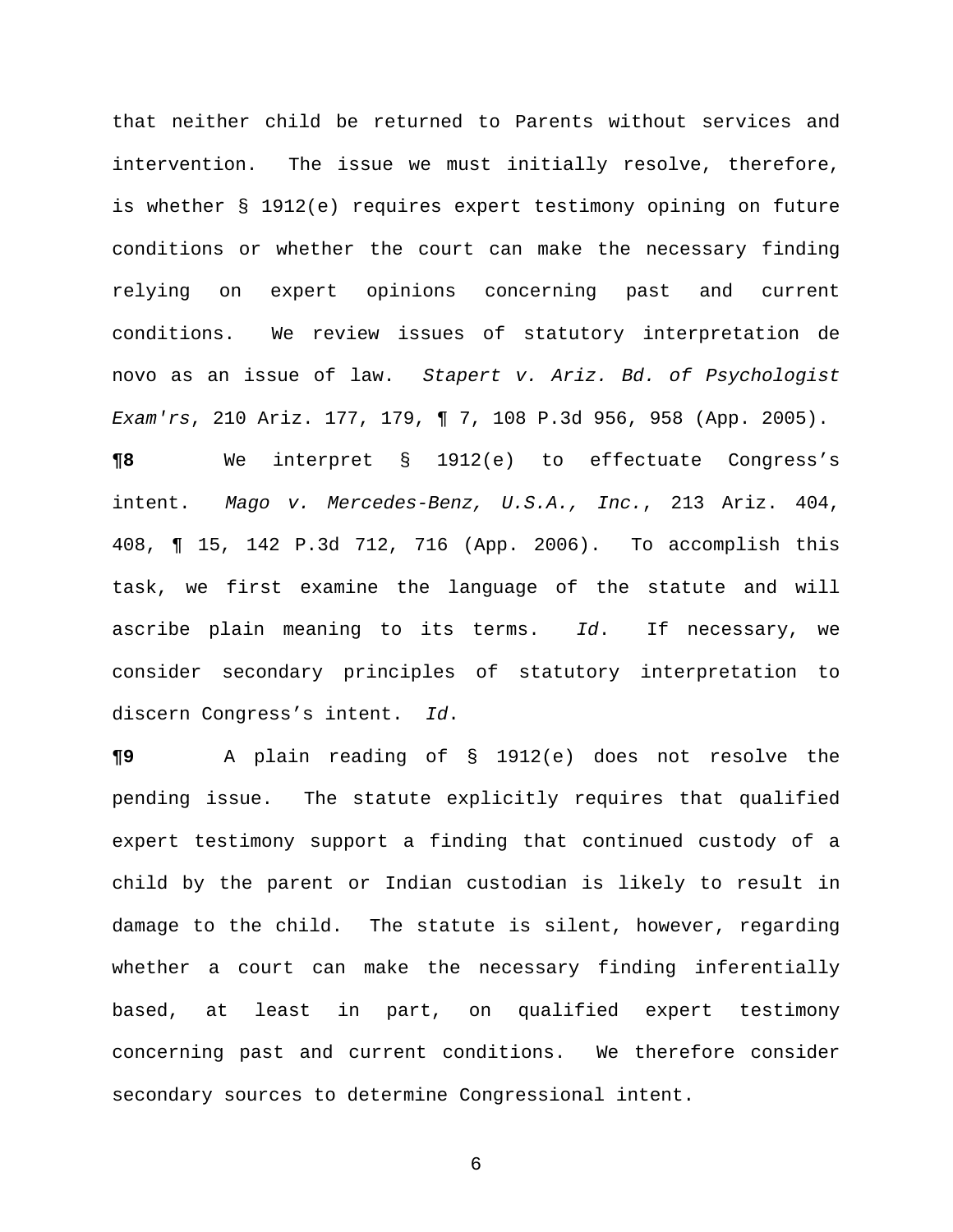**¶10** The United States Department of the Interior, Bureau of Indian Affairs has promulgated guidelines for use in interpreting ICWA, which Arizona courts have consistently relied upon. *Guidelines for State Courts; Indian Child Custody Proceedings* ("Guidelines"), 44 Fed. Reg. 67,584-95 (Nov. 26, 1979); *Rachelle S.*, 191 Ariz. at 520, ¶ 12, 958 P.2d at 461. In relevant part, the Guidelines provide as follows:

D.4. Qualified Expert Witnesses

(a) Removal of an Indian child from his or her family must be based on competent testimony from one or more experts qualified to *speak specifically to the issue of whether continued custody by the parents or Indian custodians is likely to result in serious physical or emotional damage to the child.*

44 Fed. Reg. at 67593 (emphasis added). The commentary to section D.4 further illuminates the nature of the expert opinion testimony required by § 1912(e):

> [Subsection (a)] is intended to point out that the issue on which qualified expert testimony is required is the question of whether or not serious damage to the child is likely to occur if the child is not removed. Basically two questions are involved. First, is it likely that the conduct of the parents will result in serious physical or emotional harm to the child? Second, if such conduct will likely cause such harm, can the parents be persuaded to modify their conduct?

. . . .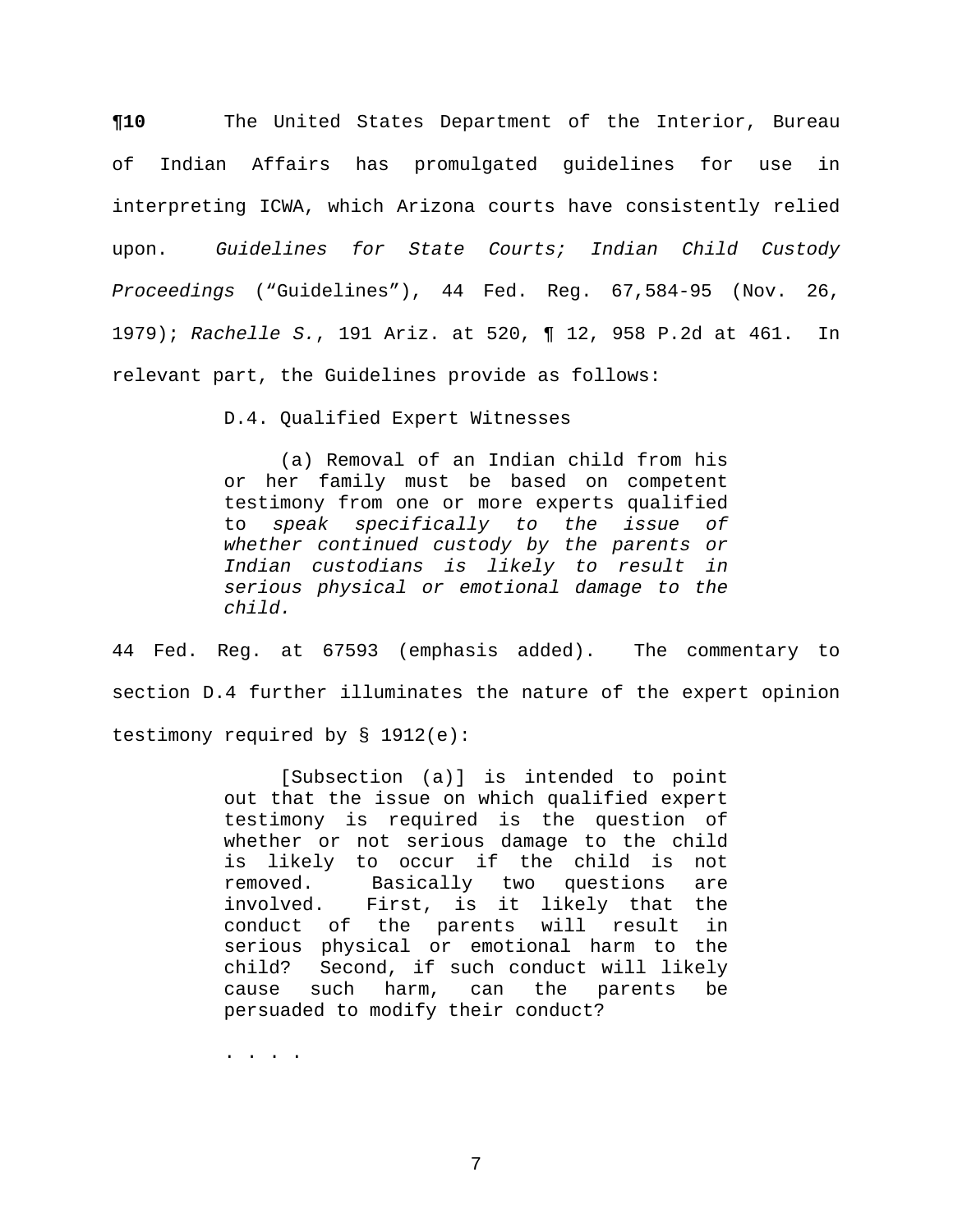[Subsection (b), which discusses characteristics of qualified experts] makes clear that knowledge of tribal culture and childrearing practices will frequently be very valuable to the court. Determining the likelihood of future harm frequently involves predicting future behavior – which is influenced to a large degree by culture. . . . .

*Id*. Thus, the Guidelines clarify that in order to satisfy § 1912(e), a qualified expert must explicitly testify that continued custody by the parents or Indian custodians is likely to result in serious physical or emotional damage to the child. Moreover, such opinions must involve not only whether the parents' conduct will likely result in damaging the child but whether the parents can modify their conduct.

**¶11** Although the Guidelines are not binding on this court, we find them persuasive and therefore adopt their interpretation of § 1912(e). *Batterton v. Francis*, 432 U.S. 416, 424-25 (1977) (noting courts give administrative interpretations of statutory terms important significance although ultimate responsibility for interpreting statute rests with courts); *see also Rachelle S.*, 191 Ariz. at 520, ¶ 12, 958 P.2d at 461 (following Guidelines). Doing so fulfills Congress's preference for keeping Indian children with their families or within their own Indian tribes unless the "strict procedures and . . . stringent requirements" of ICWA are met to justify a contrary result. 44 Fed. Reg. at 67,585-86, § A ("Any ambiguities in any of such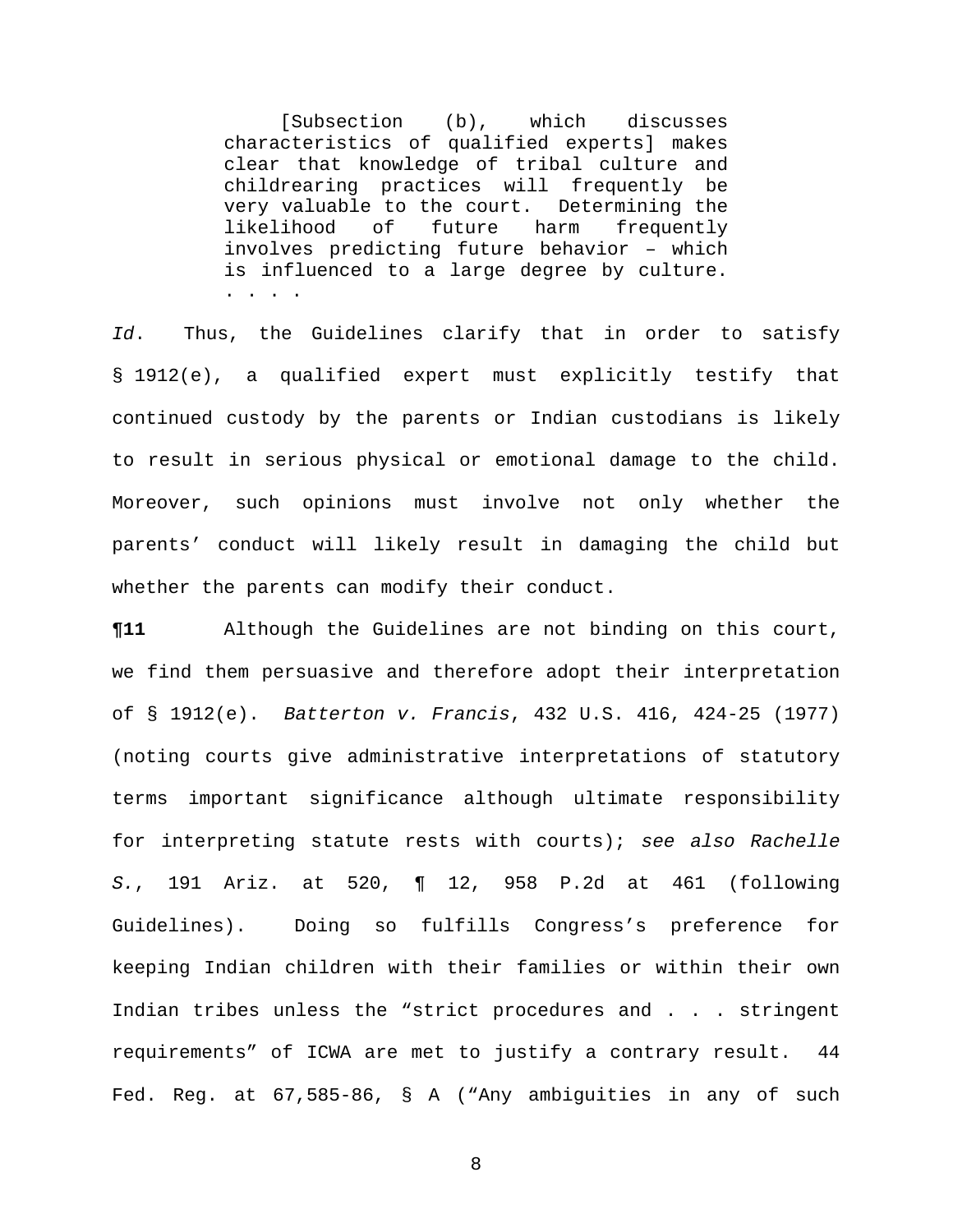[ICWA] statutes . . . shall be resolved in favor of the result that is most consistent with [Congress's] preferences."). Decisions from other courts support this interpretation. *See e.g., In re Baby Boy Doe*, 902 P.2d 477, 484-86 (Idaho 1995) (holding 2[5](#page-8-0) U.S.C. § 1912 $(f)^5$  satisfied by qualified expert testimony that permanent removal of child from non-Indian adoptive home would likely result in serious emotional harm to Indian child); *In re N.L.*, 754 P.2d 863, 868 (Okla. 1988) (reversing dependency of Indian child as court did not have expert witness testimony about whether continued custody of child by mother would result in harm to child); *E.A. v. State Div. of Family & Youth Servs.*, 46 P.3d 986, 992 (Alaska 2002) (noting § 1912(f) requires expert testimony on likelihood of harm to child from continued care by parent but other evidence can support basis for court's finding); *see also* 41 Am. Jur. 2d Indians; Native Americans § 130 ("[Q]ualified expert testimony is required in a parental rights termination case about whether serious harm to the Indian child is likely to occur if the child

i

<span id="page-8-0"></span><sup>5</sup> Section 1912(f), which addresses termination of parental rights, imposes a higher burden of proof that otherwise mirrors subsection (e):

No termination of parental rights may be ordered in such proceeding in the absence of a determination, supported by evidence beyond a reasonable doubt, including testimony of qualified expert witnesses, that the continued custody of the child by the parent or Indian custodian is likely to result in serious emotional or physical damage to the child.